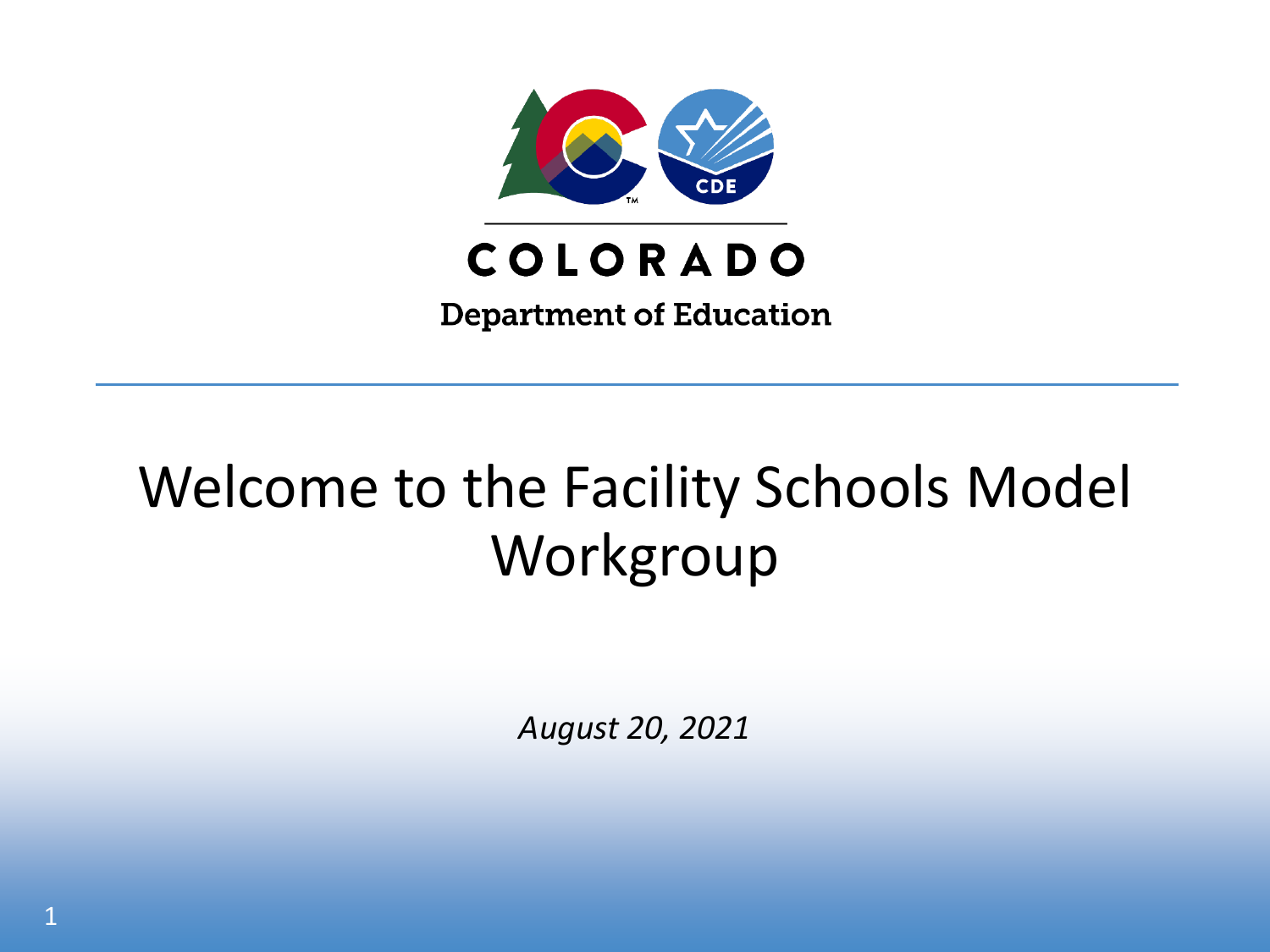#### Introductions

#### Please introduce yourselves following the order below – Your name, what your role is, and who you represent.

Sheila Aiken **Brandon Miller** Whitney Bennett-Clear Becky Miller-Updike Laurie Burney **David Molineux** Kari Chapman Tiffeny O'Dell Kim Cini Kelly O'Shea Michele Craig **Example 20 Frin Osterhaus** Erin Osterhaus Stacey Davis **Betsy Peffer** Dennis Desparrois **Steven Ramirez** Wendy Dunaway **Deon Roberts** Paul Foster **Robin Singer** Robin Singer Samantha Garrett Carolena Steen Doug Hainley **Communist Communist Communist Communist Communist Communist Communist Communist Communist Communist Communist Communist Communist Communist Communist Communist Communist Communist Communist Communist Communis** Rebecca Hea Ann Symalla Amy Hixon Barb Taylor Lucinda Hundley **Kevin Tracy** Sonjia Hunt Callan Ware Elizabeth Lucier **Maureen Welch** Sandy Malouff **Laura Writebol** Germaine Meehan

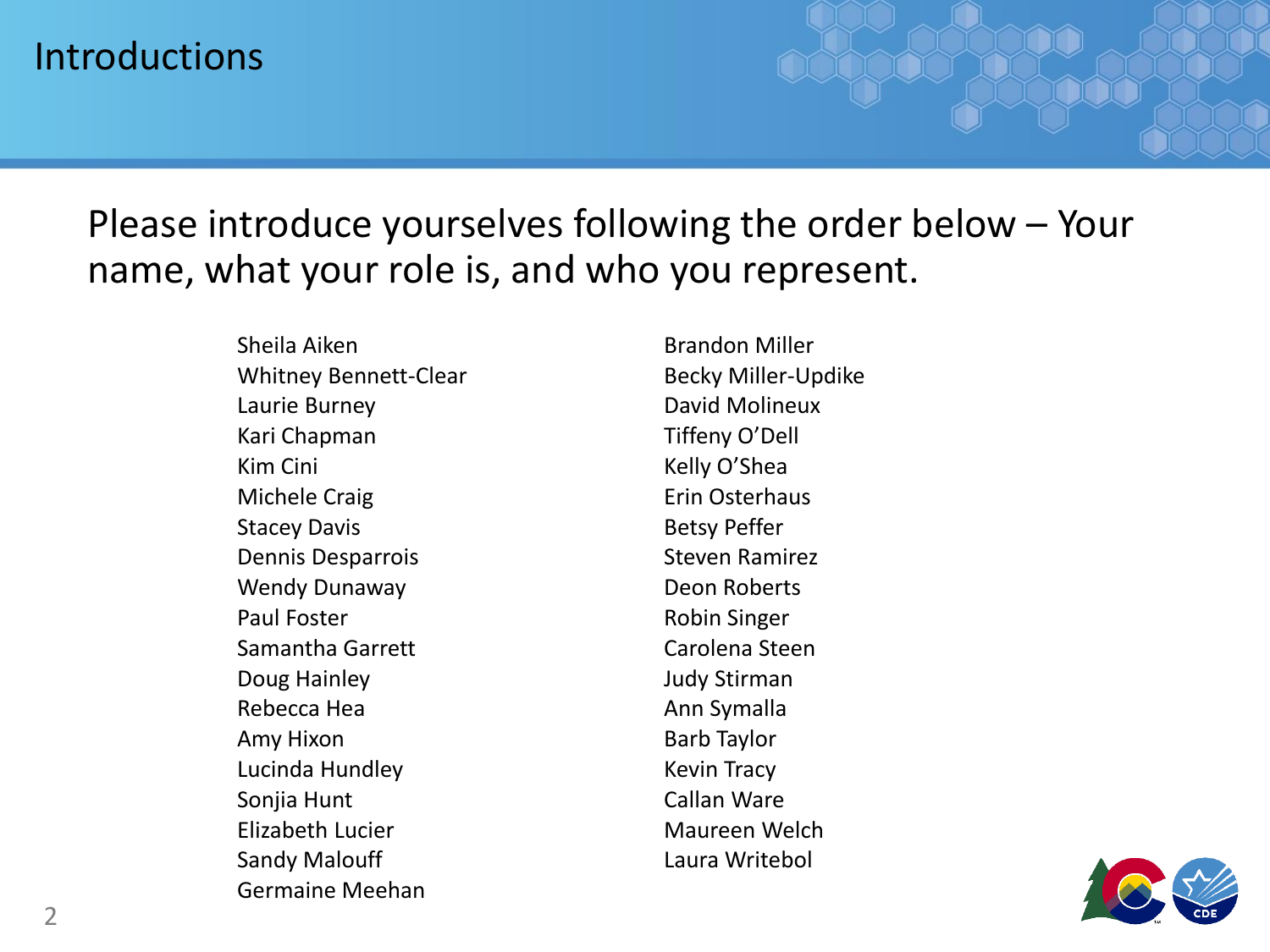### Purpose of Facility Schools Model Workgroup

- Created by SB 21-274
- Tasks of the workgroup:
	- Define our Target population who are we serving
	- Consider Capacity resources, available seats, physical space, staffing
	- Consider Funding actual costs, revenue, methodology
	- Address Continuum of services meet all needs, statewide access
- Incorporate fiscal analysis into decisions and recommendations regarding funding and services
- A written report with findings and recommendations for funding and the continuum of services is due the Commissioner of Education and Joint Budget Committee in October 2022

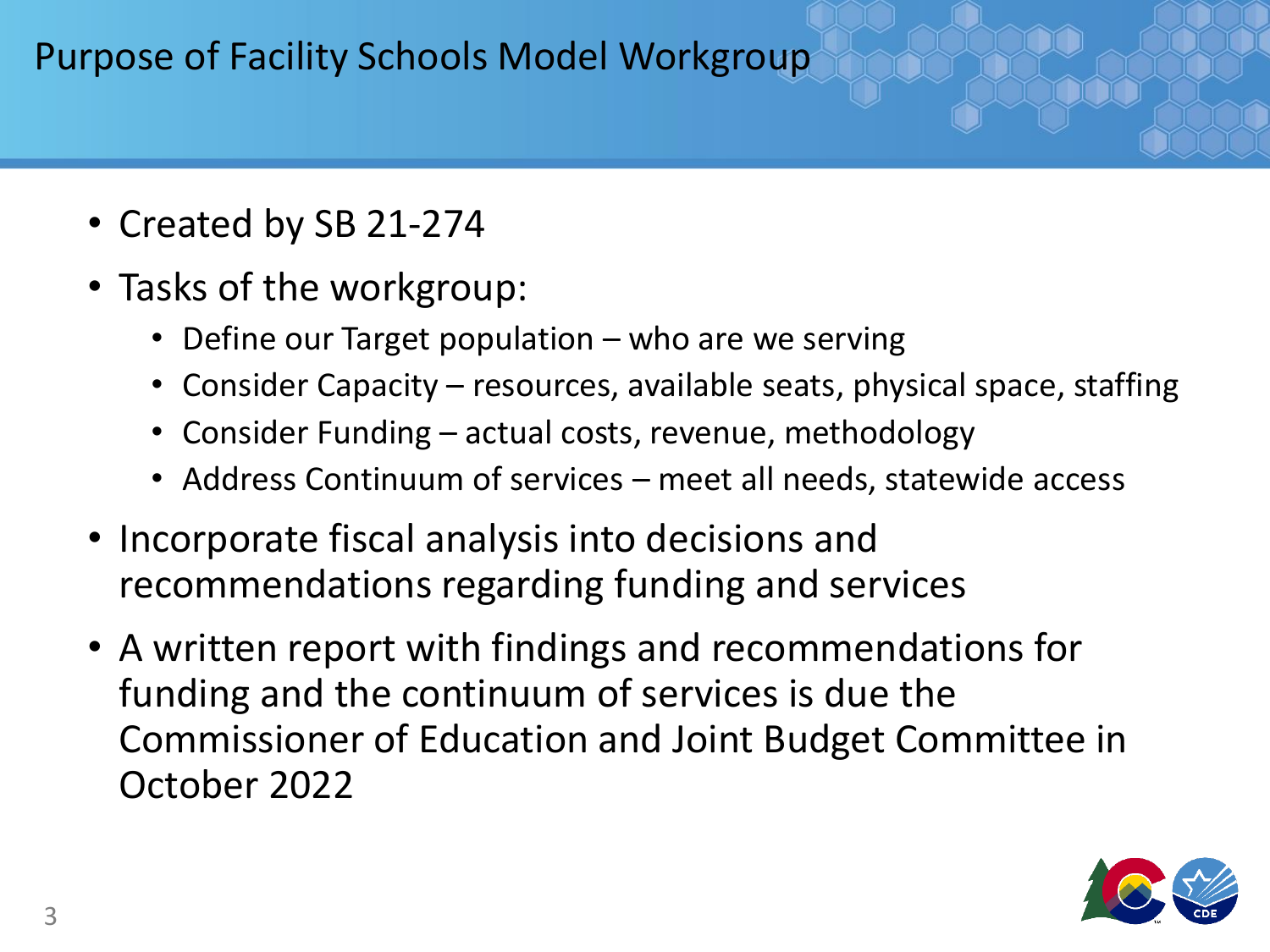

#### Charge of the Facility Schools Model Workgroup

#### In Scope:

- Actions that impact education services to facility youth
- Actions that we can control or impact by changing legislation for education services
- Recommendations for funding methodology options
- Recommendations for ensuring a comprehensive continuum of services to meet student needs

# Out of Scope:

- Services and programs implemented through separate legislation, such as IDEA, Family First, CHRP, etc.
- Federal level programs and services
- Clinical and therapeutic programming

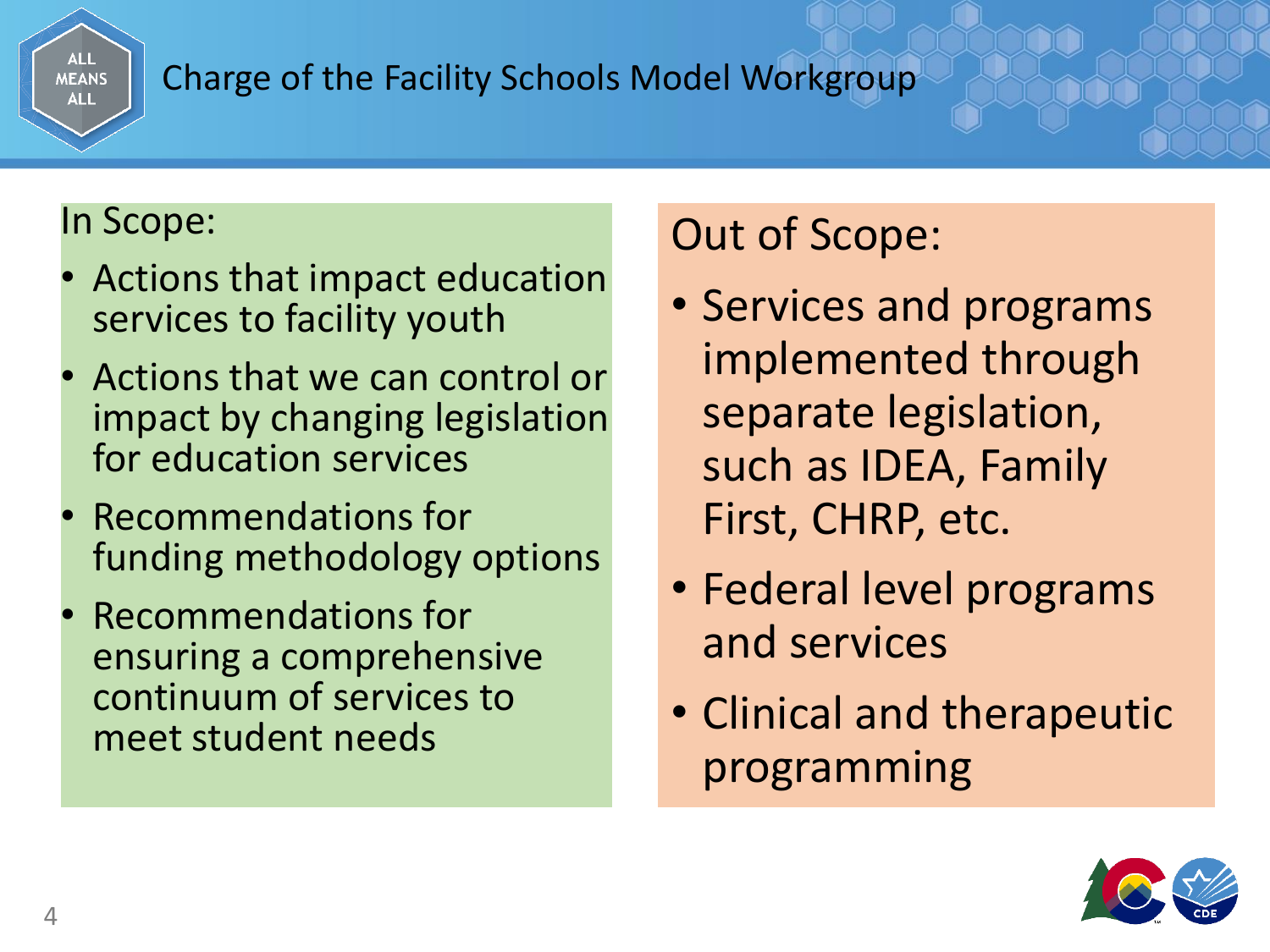

- Attend all meetings
	- Come prepared
	- Be on-time
- Respect boundaries of each agency and roles
- Have empathy for each other and our roles
- Share the microphone everyone has a voice
- Keep conversations "in-scope"
- We will establish norms with the facilitator

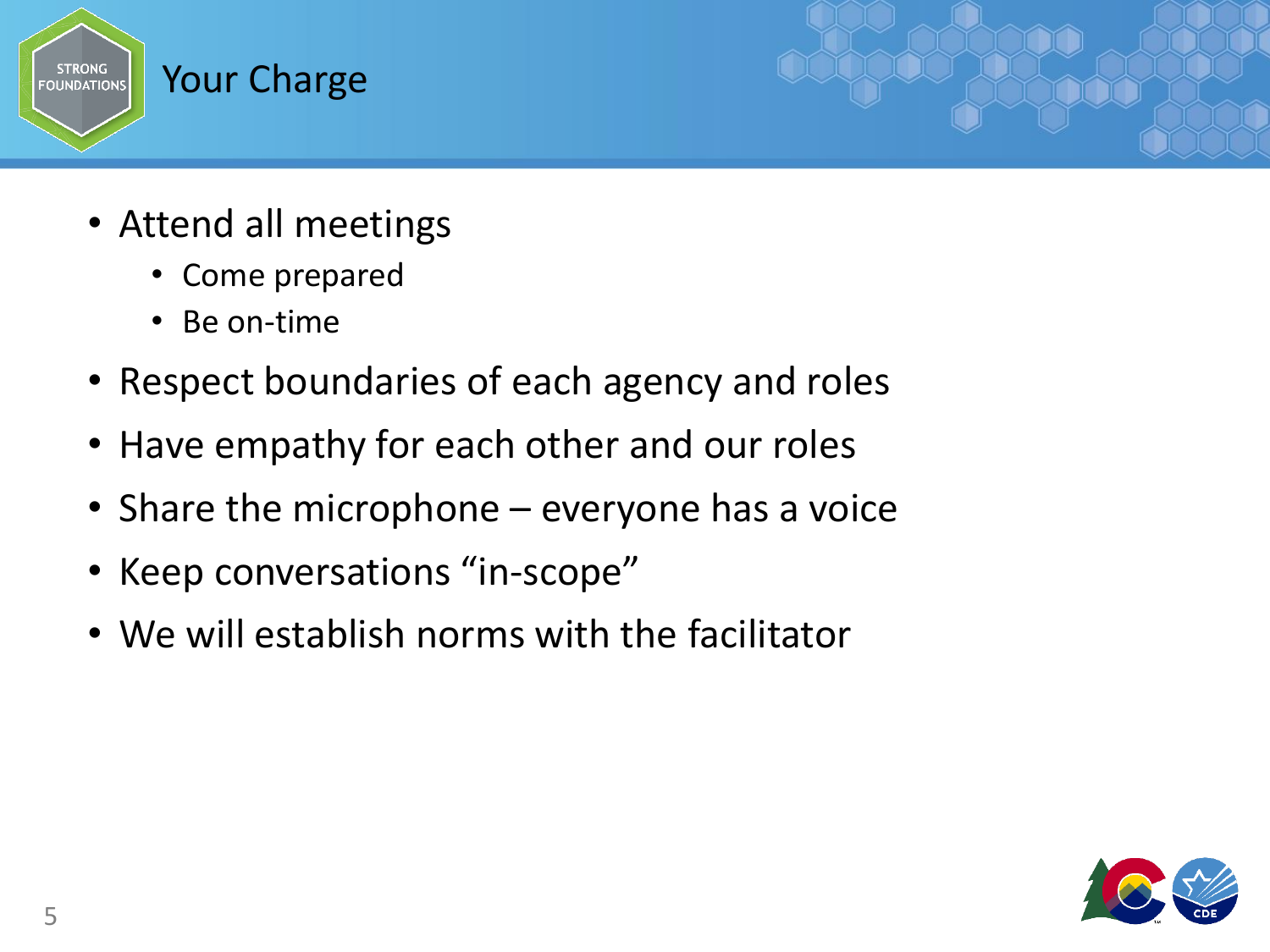

### Logistical Information

- These meetings are open to the public, however only members of the workgroup will actively participate
- All meetings will be virtual through December 31, 2021
- Tentatively meetings will be held once per month
- There is potential that sub-groups will be formed and meet separately each month
- Website for information currently under construction
- Poll for day and time for future meetings

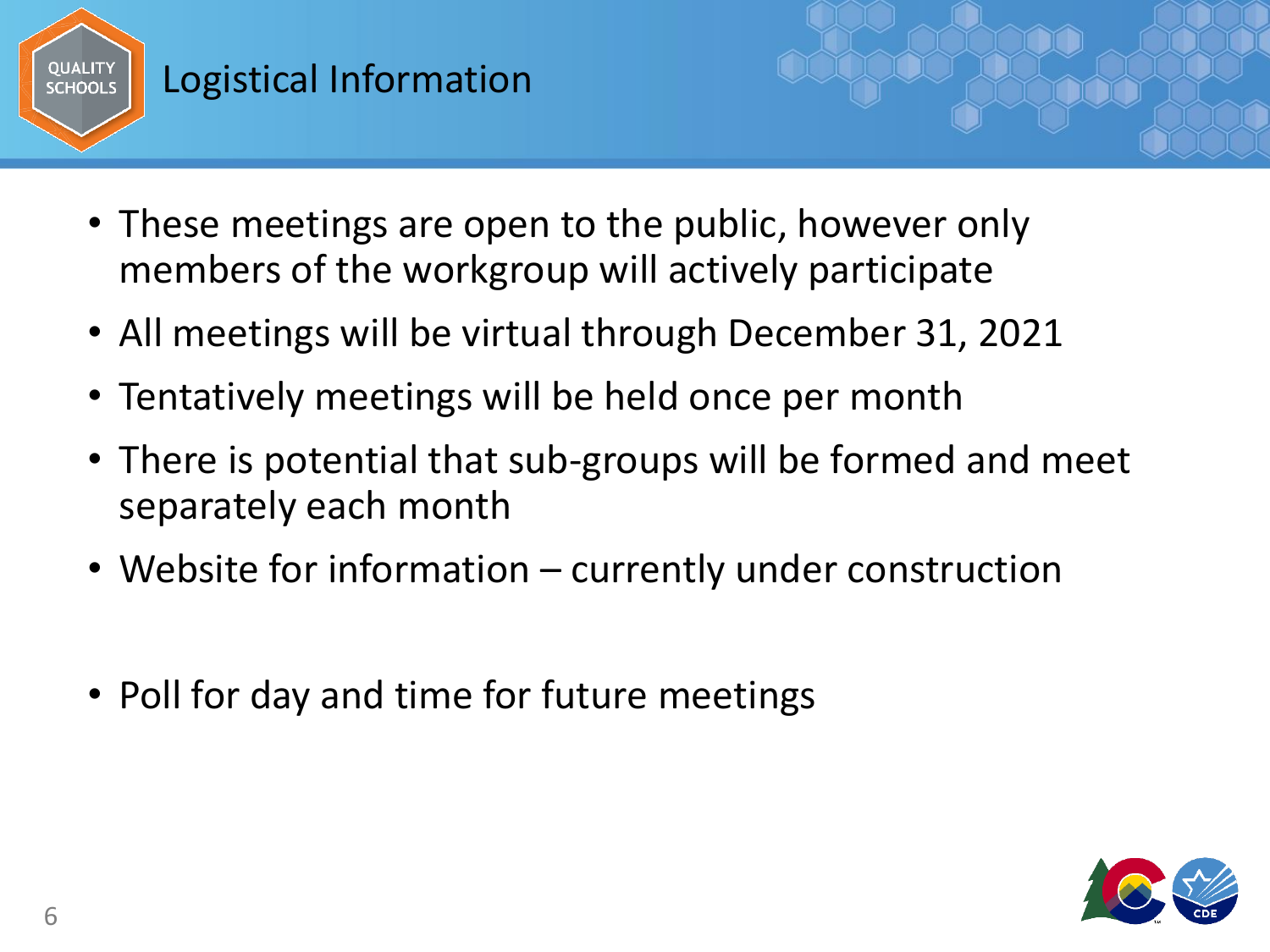

# We will be spending a lot of time together in the coming months. What ideas do you have to make this a comfortable and productive space?